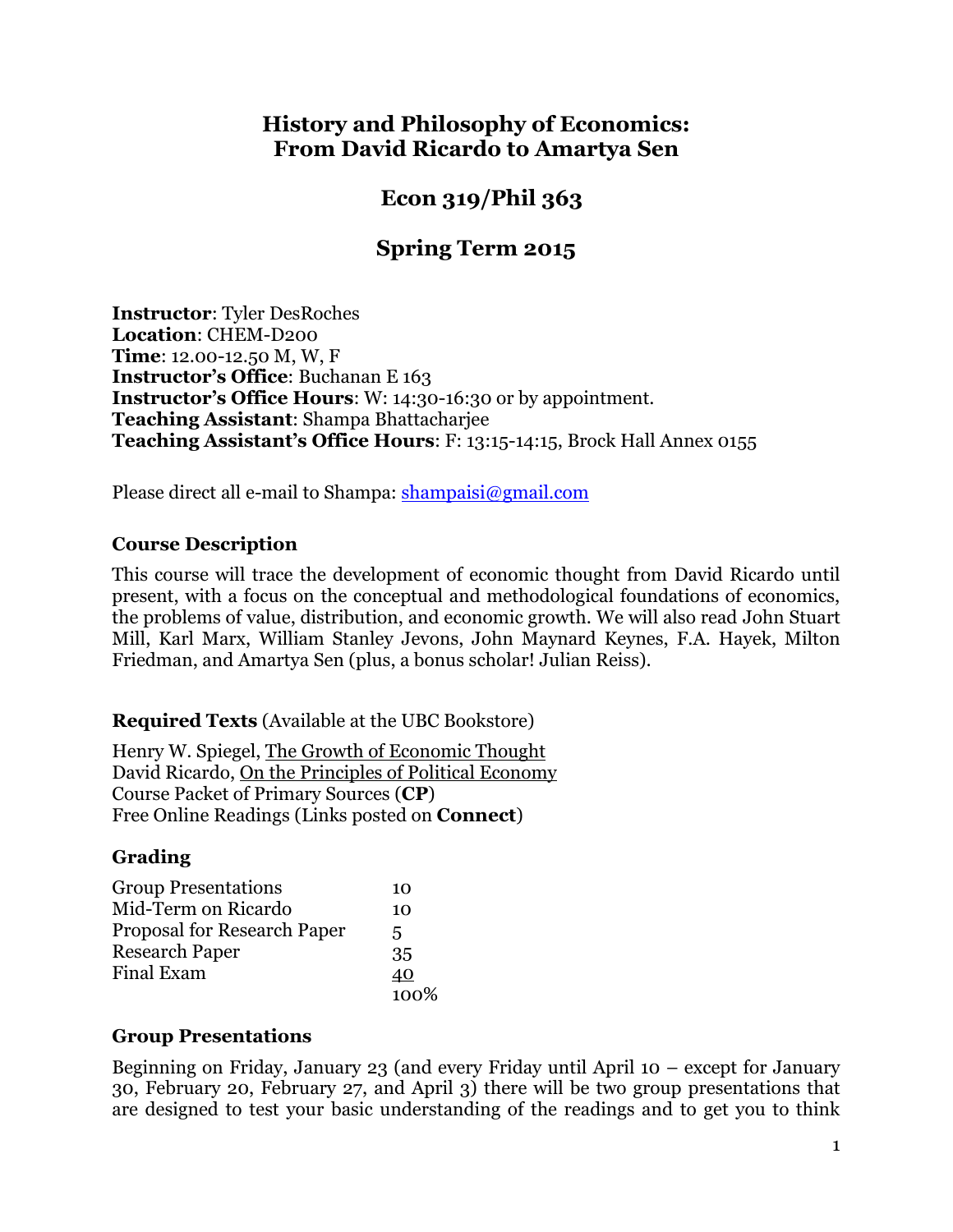about the readings with the help of your peers. This is also a great opportunity for students to hone their presentation skills. Two small groups of students (approx. 5 people each) will each give short (**approx. 15 minutes**) presentations to the class. After each presentation, the groups will field questions from the audience (**approx. 10 minutes**). We will form groups during the second week of January when students are randomly assigned to answer a specific question. Students will then naturally form a group with the other students who have been assigned the same question. Group presentations do not have to be over the top but they must be clear and concise. There is flexibility in terms of the content that groups can choose to include in their presentation; however, students must keep in mind that the ultimate objective of the presentation is to answer the question at hand. Every member of each group should contribute to the group's presentation in some way, shape, or form. However, the specific role that each member is responsible for will be determined by the group members themselves.

Group presentations are worth 10% of your final grade. Every member of each group who participates in the presentation will receive the same grade based on the overall quality of the presentation and the Q&A that follows afterwards. This grade will only be worth 75% of each student's grade, however. The other 25% of your grade will be determined by the members of your group.

Only if notified *in advance* will it be possible to accommodate missed presentations. Students who do not participate in a group presentation will receive a grade of zero.

### **Proposal and Research Paper**

In the last class of the term, on April 10, you are to turn in a 2,000 word original research paper that is worth 35% of your final grade (**late essays will be penalized 10% per day**). In mid-February, I will give students a hand-out that explains what is required for the research paper and the proposal. The proposal is due Monday, March 9 and is worth 5% of your total grade).

### **Final Exam**

During the last class of the term, students will receive a preview for the final exam. Please note that you will not be allowed to make-up the final exam without a documented, University-sanctioned excuse.

## **Classroom Etiquette**

For some students laptops, tablets and smart phones can be useful tools for the classroom. However, others find such devices distracting. They can easily take away from the social environment naturally generated by a classroom setting. While the use of laptops is not prohibited in this class, it should be kept to a minimum. Students should only use laptops for genuine classroom activities, such as taking notes, and not for updating their Facebook status, etc. If you choose to use a laptop in class I recommend that you sit in the back row so that your screen does not distract students sitting behind you.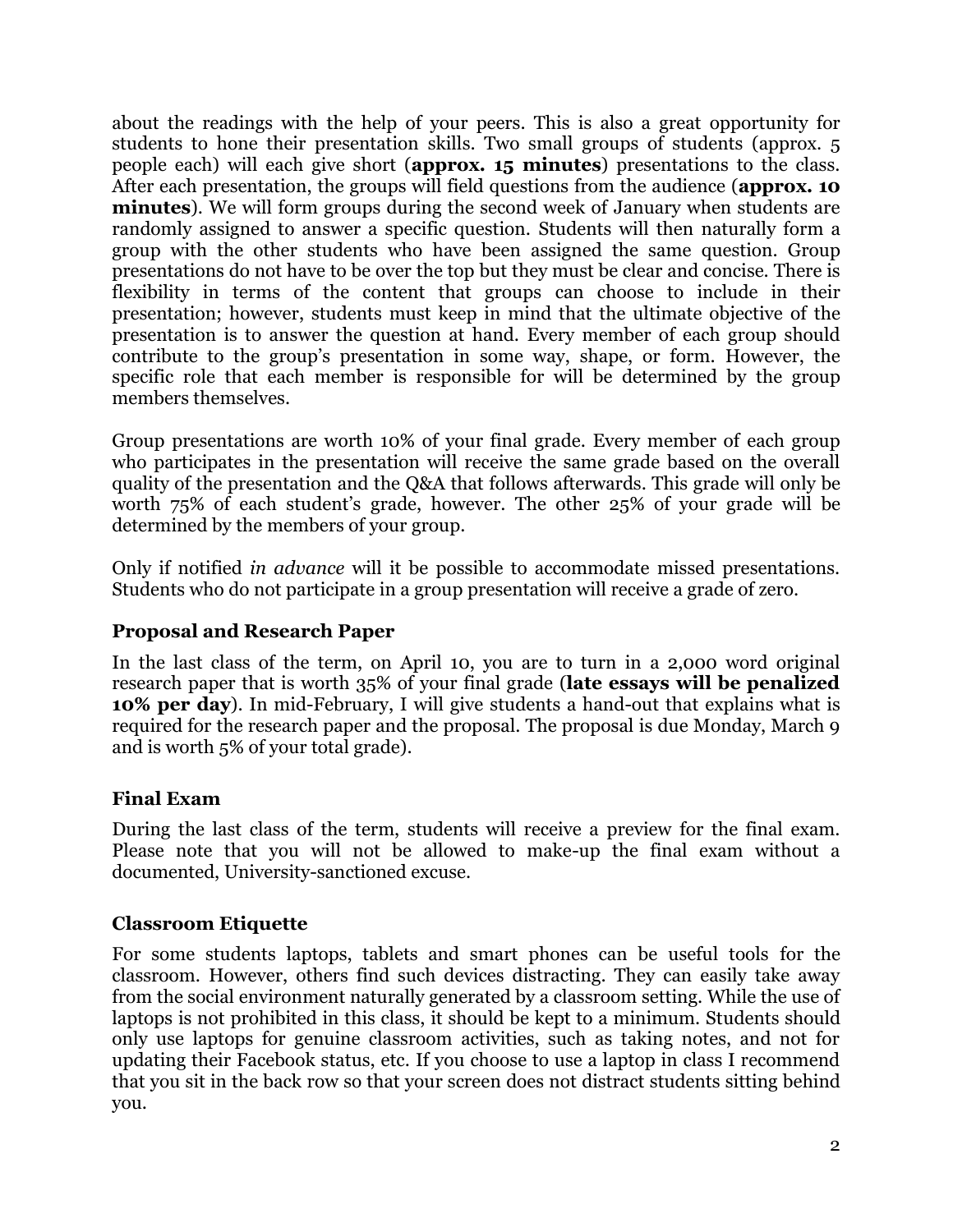### **Attendance**

There is no official requirement that you attend class. However, it is difficult to do well unless you attend regularly. *Attending class on Fridays is particularly important because this is the day that your peers give their group presentations*. The success of every presentation depends on a fully engaged and interactive audience. If you miss a class, it is your responsibility to find out what you missed. Please contact another student enrolled in the course or the TA.

In general, I expect students to be consistently well prepared for class by having read (and thought about) the material. *These readings cannot to be passively consumed*. I welcome and expect questions and challenges in class. I also hope that students will drop by my office frequently to discuss what we're doing or just to say "hello" and let me know how the course is going. If you are unable to come to my office hours, please feel free to set up an appointment. You are also encouraged to discuss any problems you may have with the teaching of the course.

Any student in this course who has a disability that may prevent him or her from fully demonstrating his or her abilities should contact me personally as soon as possible so we can discuss accommodations necessary to ensure full participation and to facilitate your educational opportunities.

#### **Caveat**

This syllabus may be changed by the instructor at any time. If any problems arise that might potentially jeopardize your performance in the course, you must try to inform me of the problem at the next available office hour or speak to me after class. *Please note that cheating and plagiarism are serious offenses and will result in an "F"*  for the course. If you have any questions about what constitutes academic misconduct, please contact me. The University's definition of plagiarism, along with excellent resources for avoiding it, can be found at: <http://www.library.ubc.ca/home/plagiarism/>